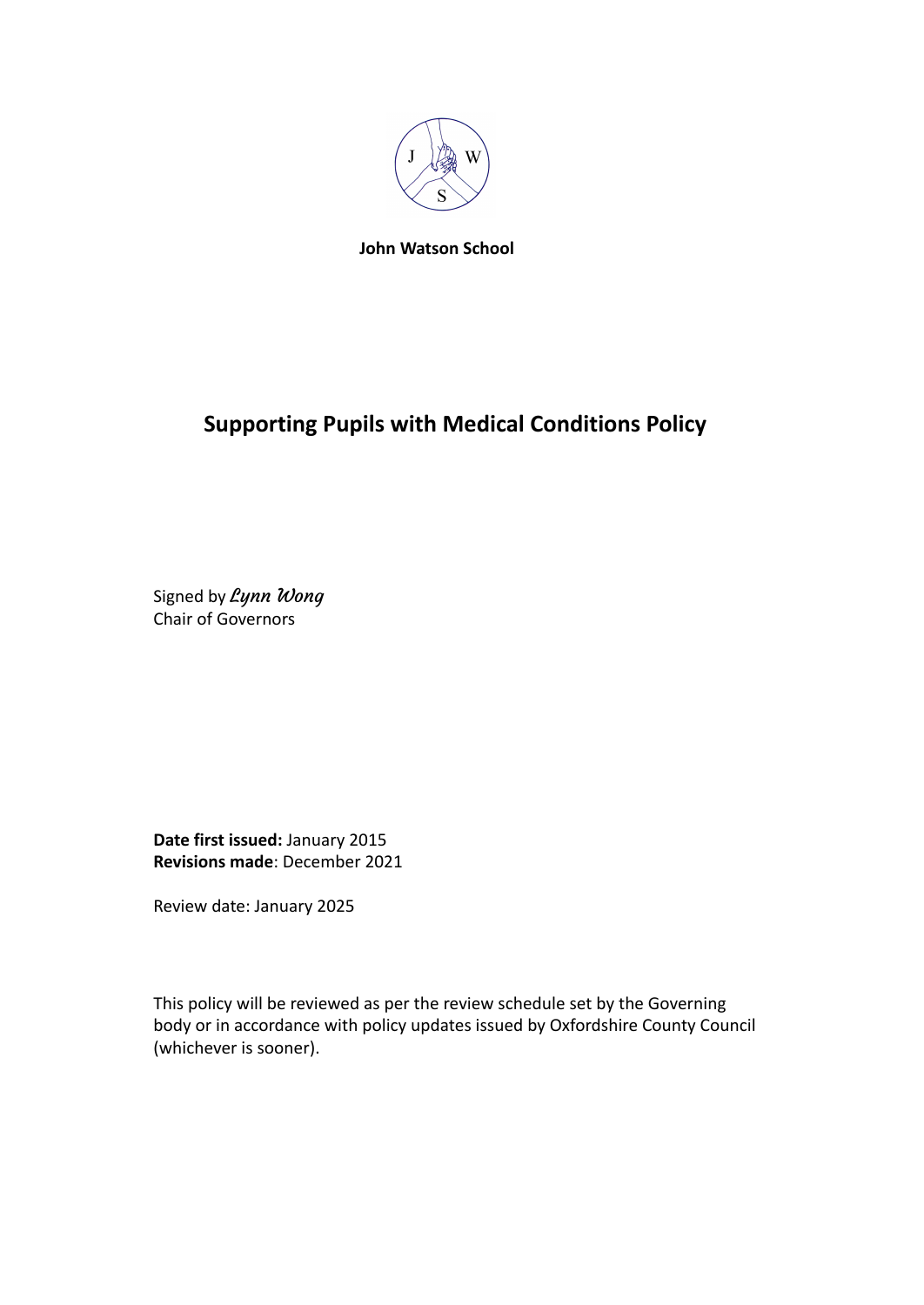# **Introduction**

Students at school with medical conditions should be properly supported so that they can play an active part in school, remaining healthy and able to achieve their academic potential, with full access to education, including school trips and physical education.

Section 100 of the **Children and Families Act 2014** places a duty on governing bodies of maintained schools, proprietors of academies and management committees of PRUs to make arrangements for supporting pupils at their school with medical conditions.

### **Definition of the term Medical Condition used in this context**

A medical condition that is long term with acute episodes, requires ongoing support, and involves the need for medication and/or care whilst at school. The condition will need monitoring and could require immediate intervention in emergency circumstances. Where this is the case the Governing body must comply with their duties under the Equality Act 2010.

All students at JWS have an Education, Health and Care Plan (EHCP) which brings together education, health and social care needs. For children with SEND, this guidance should be read in conjunction with the SEND code of practice and the school's Local Offer.

## **Rationale**

John Watson School is an inclusive community which aims to support and welcome pupils with medical conditions. The school aims to provide pupils with medical conditions the same opportunities as others at the school.

To do this we need to ensure that correct procedures and protocols are in place to enable any pupil with a long-term medical condition to be able to attend school, or have minimum disruption to their education.

### **Aims**

- To ensure as little disruption to our pupils' education as possible.
- To develop staff knowledge and training in all areas necessary for our pupils.
- To ensure we develop links with all outside agency support systems.
- To ensure safe storage and administration of agreed medication.
- To provide a fully inclusive school.
- Our Core Principles underpins all education, health and care at JWS:

| <b>Safety</b><br>Independence<br>.earning | <b>Communication</b> | rngagement. |
|-------------------------------------------|----------------------|-------------|
|-------------------------------------------|----------------------|-------------|

# **Definition**

This policy relates to pupils who have a recognised medical condition, which will last longer than 15 days and will require the pupil to have an individual health care plan protocol in school.

#### **Individual Healthcare Plans must:**

- Be clear and concise.
- Be written in partnership with parents, child, healthcare professionals and key staff.
- Be reviewed annually or when there is a change in the condition of the child.
- Be easily accessible whilst preserving confidentiality.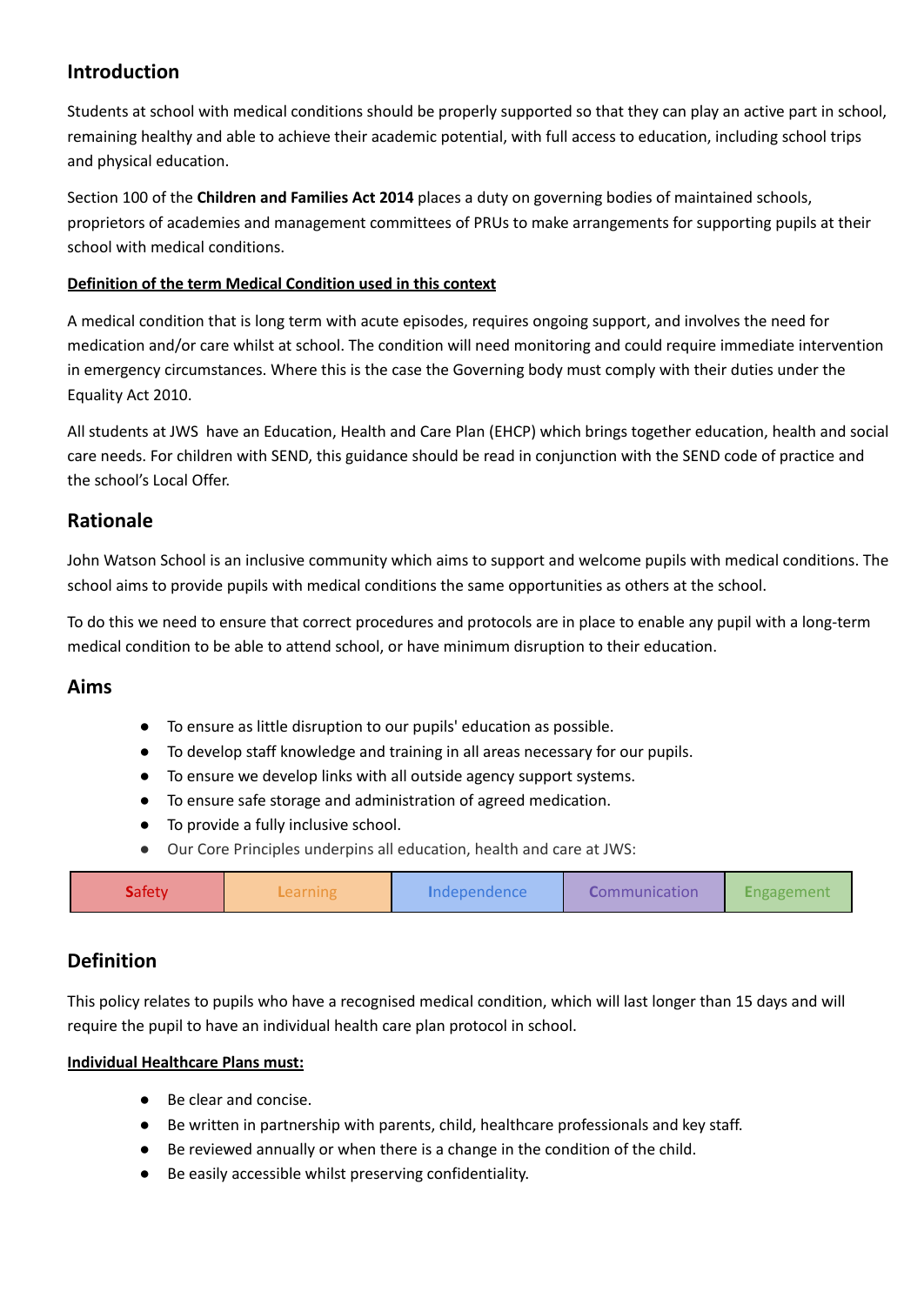- Outline educational provision if the pupil is unable to attend school.
- Contain details of the medical condition, its triggers, signs, symptoms and treatments.
- Include relevant SEN information.
- Provide details of the pupil's resulting needs, including medication (dose, side-effects and storage) and other treatments, time, facilities, equipment, testing, access to food and drink where this is used to manage their condition, dietary requirements, modifications to buildings, furniture or equipment, and environmental issues e.g. crowded corridors, travel time between lessons.
- Outline specific support for the pupil's educational, social and emotional needs for example, how absences will be managed, changes to the school day and details of a personalised curriculum, requirements for extra time to complete exams, use of rest periods or additional support in catching up with lessons, counselling sessions etc.
- Outline the level of support needed, (some children will be able to take responsibility for their own health needs), including in emergencies - if a child is self-managing their medication, this should be clearly stated with appropriate arrangements for monitoring.
- State who will provide this support, their training needs, expectations of their role and confirmation of proficiency to provide support for the child's medical condition from a healthcare professional; and cover arrangements for when they are unavailable.

# **Method**

The school will:

- Ensure that pupils with medical conditions are identified as they transfer to the school and through the ongoing annual data check process. This is outlined for all children in John Watson School on the admissions form.
- Arrange for written permission from parents/carers for medication to be administered by a member of staff, or self-administered by the pupil during school hours.
- Have separate arrangements in place for school trips or other school activities outside of the normal school timetable that will ensure the pupil can participate, e.g. risk assessments.
- Designate individuals to be entrusted with information about a pupil's condition with parent permission.
- Have an identified member(s) of staff trained to specifically meet the needs of pupils with an Education Health Care Plan linked to a medical condition.
- Always have a minimum of two members of staff available trained in first aid response with knowledge of the pupils with medical conditions and access to their IHCPs.
- Be clear about what to do in an emergency, including who to contact, and contingency arrangements. Some children may have an emergency healthcare plan prepared by their lead clinician that could be used to inform development of their Individual Healthcare Plan.
- Make all staff working directly with pupils aware of the Learners in the school with medical conditions.
- Provide sufficient training for staff to meet the needs of pupils at the school with medical conditions.

### **Identification**

We will work with the parents and medical professionals to ensure we have specific protocols in place as soon as the child starts school. This may take the form of information sharing, developing specific care plans, organising training, employing new staff or reorganising classroom facilities. We will also regularly send out medical questionnaires to parents to ensure all our records are up to date.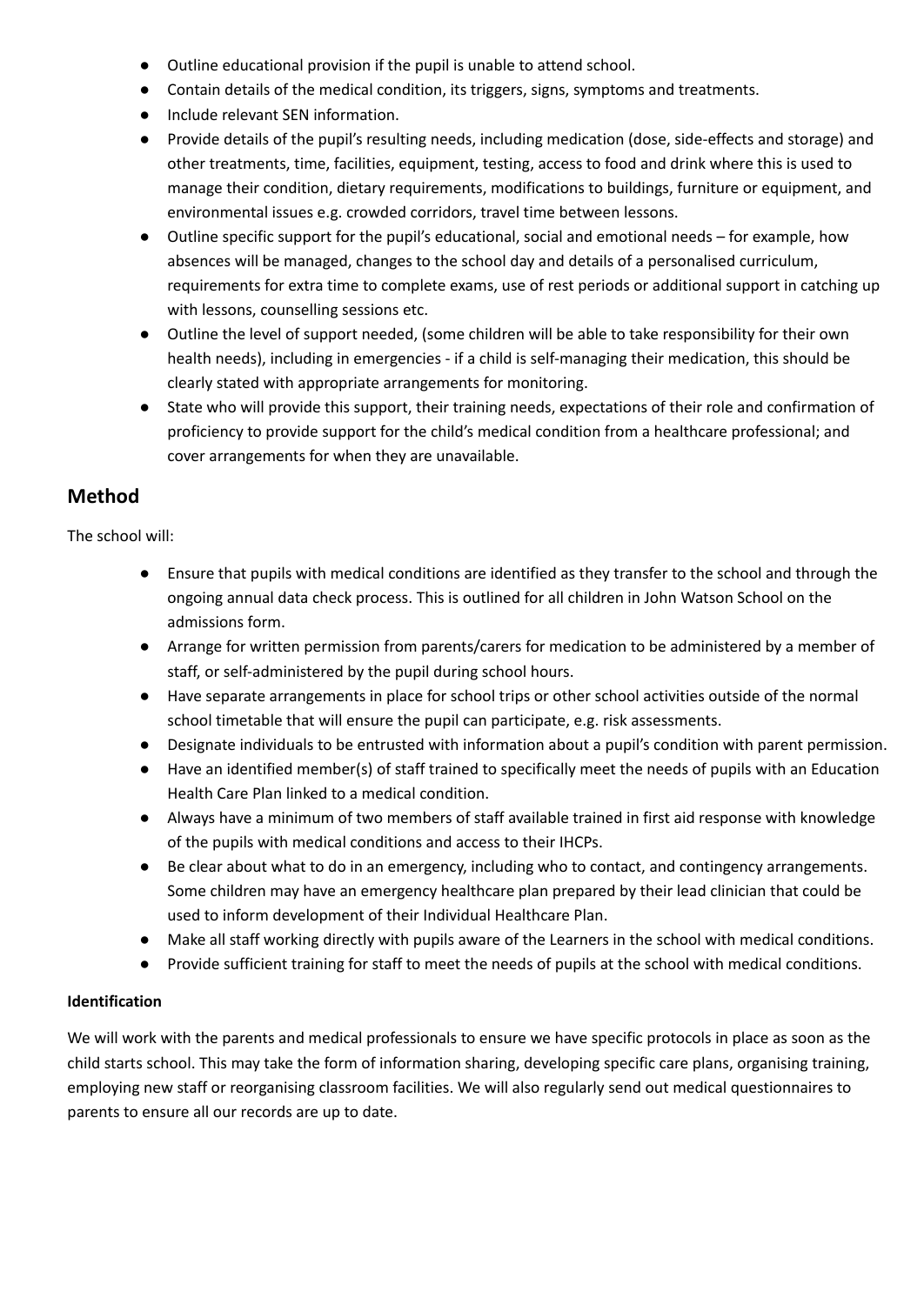#### **Provision and Organisation**

The school will follow the guidance given by relevant professionals regarding supporting pupils with medical needs in school. This policy will be kept alongside that guidance to provide a management strategy to fully support the needs of all staff, pupils and parents.

Training regarding specific conditions will be delivered as required. This is usually within the term of a new pupil beginning school but if necessary before they commence their education at John Watson School.

First Aid training will continue to be under the guidance of the Health and Safety Policy. With opportunities for staff to to be trained as First Aiders.

The school nurse liaises with the school and is available by email and phone for support. Pupils requiring continuous support for a medical condition will be given an Individual Health Care Plan (IHCP).

Frequent Multi Professional meetings (up to 4 or 6 weekly) are held in some cases to best support pupils with complex needs. This can take the form of a CIN, TAF or CP.

#### **Individual Health Care Plans (IHCP)**

The main purpose of an IHCP is to identify the level of support that is needed at school for an individual child. The IHCP clarifies for staff, parents/carers and the child the help the school can provide and receive. These plans will be reviewed annually as a minimum, or more frequently at the request of parents/carers or the school, or as required an IHCP will include:

- Details of the child's condition
- What constitutes an emergency
- What action to take in an emergency
- What not to do in the event of an emergency
- Who to contact in an emergency
- The role of staff
- Special requirements e.g. dietary needs, pre-activity precautions
- Side effects of medicine

A copy will be given to parents/carers, class teachers/relevant support staff, and a copy will be retained in the medical needs file in the office and the child's individual file. The general medical information sheet given to all staff will indicate that the child has an IHCP.

All trained staff will ensure they are aware of the protocols and procedures for specific pupils in school through attending training provided and reading care plans devised for individual pupils.

Pupils are not to carry any medication on them during school unless prior arrangements have been agreed for *self-administration.* (Epipens, inhalers for asthma control, or care plan specified medication will be kept by teachers in classrooms or on their person during trips or visits).

### *Staff are reminded that they should never leave or store any medication on a child's wheelchair/buggy/specialist seating.*

No pupil is allowed to have any non-prescription drugs in school; this is to ensure that no pupil unwittingly or otherwise gives another pupil their medication. This approach is supported in school through our PSHE curriculum.

Medication will be stored in locked medication boxes in classrooms or the fridge in the school office.